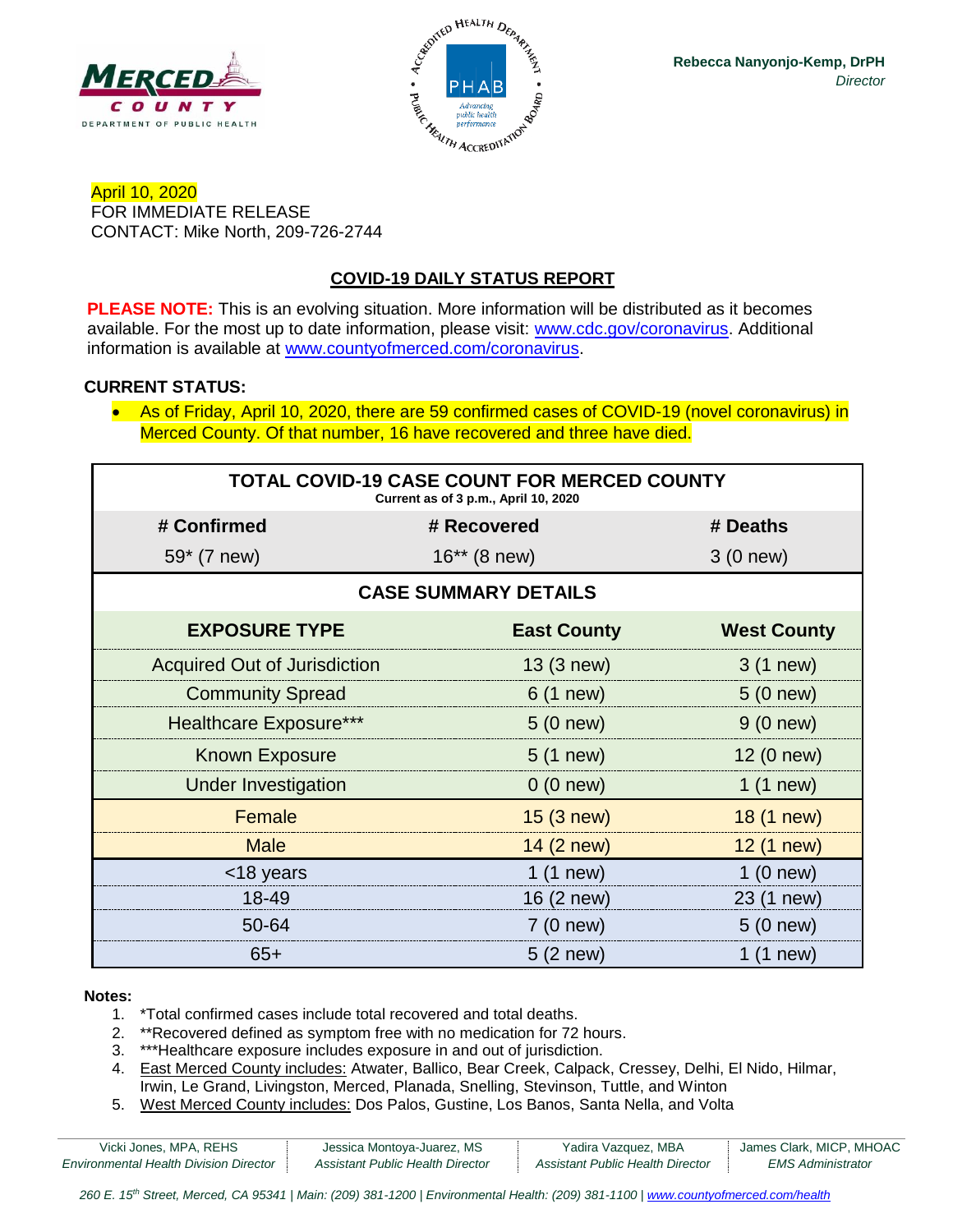- On Thursday (April 9), the Public Health Department reported that 10 healthcare workers from the Sutter Health Rural Health Clinic (Clinic) in Los Banos tested positive for COVID-19 (novel coronavirus). Clinic staff is working with Public Health Officials to identify and contact all individuals who may have been exposed. The Clinic is currently closed to allow for proper disinfection and notification procedures.
- Based on information provided by individuals who test positive, Public Health staff will continue to assess risks of exposure and contact any affected individuals.
- Due to privacy laws, the Public Health Department cannot release identifying information related to positive cases.
- In California, there are 20,479 confirmed cases and 555 deaths.

# **RECENT ACTIVITIES:**

- Merced County Public Health continues to coordinate with federal, state and local partners to further prepare us for future impacts. This includes working with the California Department of Public Health and the Centers for Disease Control and Prevention to monitor COVID-19.
- In coordination with the Merced County Office of Emergency Services, daily situational status calls continued this week with local government agencies, schools, and healthcare professionals in our community.
- The Merced County COVID-19 information webpage, [www.countyofmerced.com/coronavirus,](http://www.countyofmerced.com/coronavirus) is updated on a daily basis. Recent changes include:
	- o Behavioral Health resources: [www.countyofmerced.com/3395/Behavioral-Health-](http://www.countyofmerced.com/3395/Behavioral-Health-Resources)**[Resources](http://www.countyofmerced.com/3395/Behavioral-Health-Resources)**
	- o An updated video dashboard: [www.countyofmerced.com/3368/Videos](http://www.countyofmerced.com/3368/Videos)
- Save the Date! Merced County will host a "Small Business Resources" webinar from 3 to 4 p.m. Thursday, April 16. Details on how to access/register for the webinar will be included in future updates. The webinar will cover resources currently available to small business owners and non-profit organizations amidst the COVID-19 pandemic.
- In partnership with Dignity Health, Merced County and the City of Merced, Rotary Community Corps Merced County has established a collection and distribution system for those who want to make and donate face masks. Drive-through drop-off: 755 W. 15<sup>th</sup> St., Merced (Merced Senior Community Center), 7 a.m. to 12 p.m. Monday-Friday. Masks will be distributed back to the communities they were donated from. More info: [www.rccmercedcounty.org](http://www.rccmercedcounty.org/)
- On Wednesday, April 8, the Merced County Public Health Officer issued a modified Stay-at-Home Order that:
	- $\circ$  Directs all individuals living in the County to continue to stay at home unless they are providing or receiving essential services;
	- $\circ$  Directs all businesses and governmental agencies to cease non-essential operations at physical locations in the County;
	- o Prohibits all non-essential gatherings of any number of individuals (including church and funeral services);
	- o Orders cessation of all non-essential travel; and
	- o Restricts access to certain recreation areas (including parks and golf courses).
- Recently, a #StayHomeSaveLives social media campaign was launched to encourage people to stay home to help slow the spread of COVID-19. More information: [www.facebook.com/MercedCounty](http://www.facebook.com/MercedCounty)
- The Merced County Office of Emergency Services and Merced County Department of Public Health proclaimed a local and public health emergency March 13 in order to help address the outbreak. The Board of Supervisors ratified those actions during a March 16 special meeting.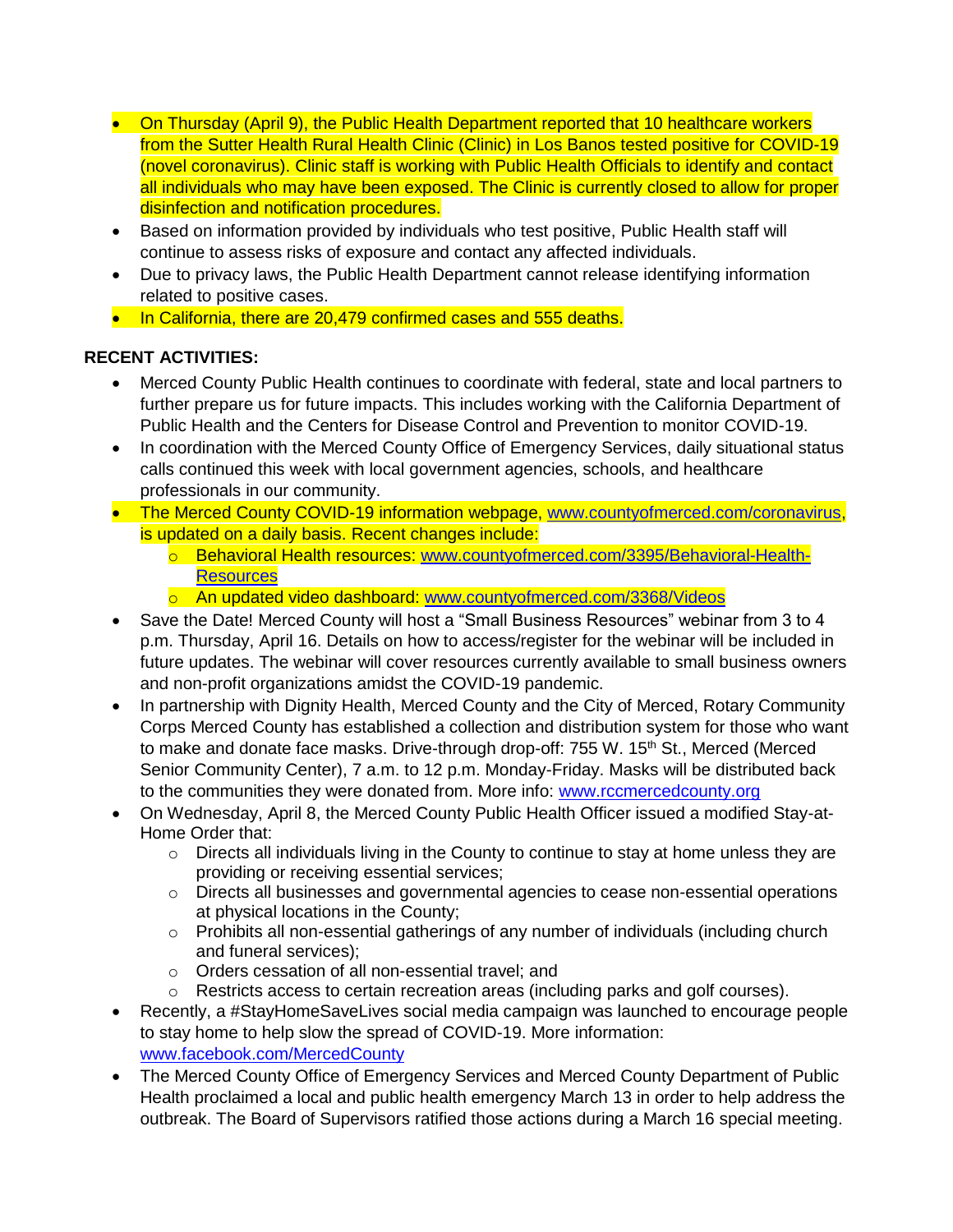- On March 19, Governor Gavin Newsom announced Executive Order N-33-20, asking California residents to stay at home. On March 20, Merced County's Health Officer also issued an Order directing County residents to remain in their places of residence except to perform or receive essential services.
- The Merced County Public Health Department Operations Center was opened Jan. 27, 2020 (75 days) in order to prepare for COVID-19 in and around our community. The Merced County Emergency Operations Center is activated at a Level 1.

## **COVID-19 TESTING UPDATE:**

- Within the public health system, every person who has met CDC criteria for severe disease within Merced County has been tested. Testing has been limited across the state of California, as noted multiple times by state officials as a barrier to response.
- Public Health is actively identifying other methods to enhance testing capability for providers throughout the community and increase testing county-wide. We will continue to be notified should positive tests come through either system (public health or commercial).
- Recently, Merced County opened two "mobile specimen collection sites" for COVID-19 in order to streamline testing capabilities. Initially, there will be two collection days per week, one on the westside of the County, and one on the eastside of the County. Each site will remain open for four hours per day. Additional hours per day and days per week may become more frequent if supply and personnel availability increase.
	- o **PLEASE NOTE**: Use of these mobile specimen collection sites are by appointment only, and you must have a prescription from a physician and prior approval from the Merced County Department of Public Health. If you do not have a provider and have symptoms call 209-381-1180 for a phone consultation. Anyone without prior approval will not be tested. Locations will be provided to clients once appointments are made. Call 209-381-1180 for more information.

## **COVID-19 SYMPTOMS AND PRECAUTIONS:**

- Coronavirus symptoms include: mild to severe respiratory illness, fever, cough and difficulty breathing. If symptoms develop, individuals should stay at home to limit exposure to others.
- Anyone who has had contact with a person with possible COVID-19 infection and has the above symptoms should call his/her local health department/health care provider immediately.
- Do not go to your provider's office without calling ahead. Do not call 911 for suspected COVID-19 unless you are having a medical emergency.
- During the flu season, there are steps you can take to protect your health and the health of those around you:
	- o Wash your hands regularly with soap and water for 20 seconds.
	- o Avoid touching your eyes, nose, or mouth with unwashed hands.
	- o Avoid close contact with people who are sick.
	- o Stay away from work, school or other people if you become sick with respiratory symptoms such as fever and cough.
	- $\circ$  Cover sneezes or coughs with a tissue, then throw the tissue in the trash.

## **ADDITIONAL RESOURCES:**

- **Sign up for COVID-19 alerts[:www.countyofmerced.com/coronavirus](http://www.countyofmerced.com/coronavirus)**
- Merced County Public Health COVID-19 **Information Webpage**:
	- o [www.countyofmerced.com/coronavirus](http://www.countyofmerced.com/coronavirus)
- Merced County Public Health **Information Line**:
	- o 209-381-1180 (English, Spanish, and Hmong. Live reps. available 8 a.m. to 5 p.m.)